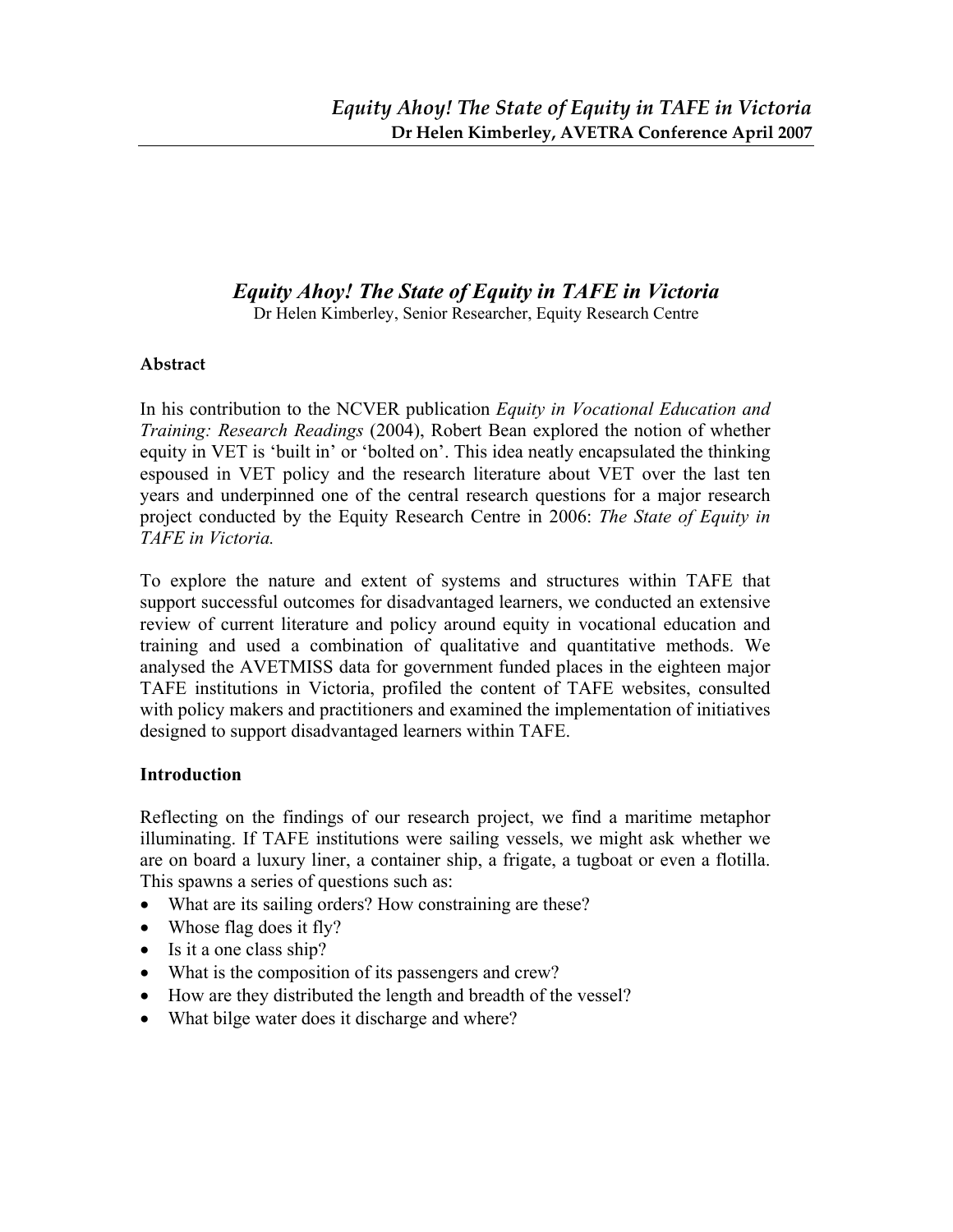Mythological images such as the *Titanic* sinking*,* the Sirens luring seafarers or the perils of negotiating the Straits of Messina between Scylla and Charybdis raise other questions and ignite new understandings. Of course, as we look at equity from policy, practice and learner perspectives, we find that questions can be as vexed as any answers they elicit.

Evolution, revolution, status quo (even stagnation); all appear in various guises in the national and state VET policy context and in the often dynamic interplay among TAFE institution policy makers and practitioners.

*The State of Equity in TAFE in Victoria* was a major research project commissioned by the Office of Training and Tertiary Education (OTTE) in Victoria and conducted by the Equity Research Centre in 2006. In our exploration of the nature and extent of systems and structures within TAFE that support successful outcomes for disadvantaged learners, we used a combination of qualitative and quantitative methods including an extensive review of current literature and policy around equity in vocational education and training. analysing the AVETMISS data for government funded places in the eighteen major TAFE institutions in Victoria, profiling the accessibility and content of TAFE websites, consulting with policy makers and practitioners and examining the implementation of initiatives designed to support disadvantaged learners at individual TAFE institutions.

The central focus of this paper is the ways in which TAFE institutions in Victoria perceive disadvantaged learners and how, as large organisations, they incorporate them into their education and training provision.

Our analysis of VET policy and review of the VET literature published over the last ten or so years, suggested a cluster of core considerations:

- Indicators of disadvantage are more closely related to combinations of learner characteristics than to single signifiers such as those assumed by previous concepts of equity target groups
- Equity is more effectively measured by analysing the Australian Qualifications Framework course levels in which learners are enrolled and the outcomes they achieve than by relying on high rates of participation by disadvantaged learners
- Inequity among learners is currently addressed through provision of specifically targeted courses and programs that often operate parallel with rather than integrated into mainstream programs
- For disadvantaged learners to be well served by TAFE, equity needs to become a central organising principle of TAFE provider policy, strategy and practice.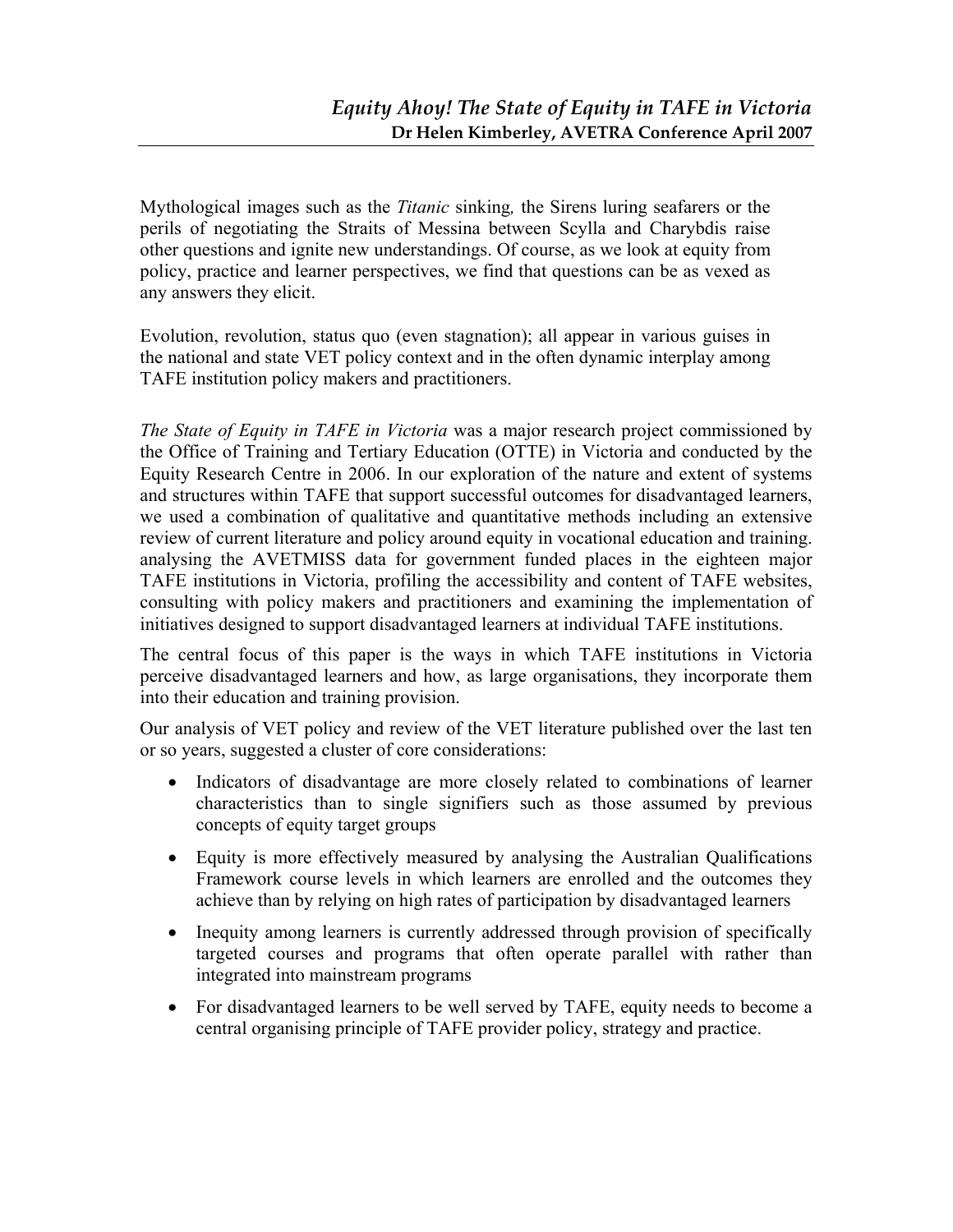To what extent these are distinguishing features of TAFE in Victoria gave rise to a number of questions for exploration in the course of this research. For example:

- What is the current understanding of equity in Victorian TAFE institutions?
- How do TAFE institutions attract and retain disadvantaged learners? How do they support and encourage successful outcomes?
- How do TAFE institutions' strategic frameworks impact on access and equity initiatives? To what extent are they embracing equity as a central organising principle?

Since the status of our research is that of a report to OTTE which has not, to date, been released for publication, I am unable to reveal its findings *per se*. Hence I have chosen to create a metaphorical interpretation of what we found to be some common ways in which equity was being practised in 2006 in the eighteen very various TAFE institutions in Victoria. For this purpose I found a maritime metaphor illuminating. If we imagine TAFE institutions as sailing vessels, we might then ask whether we are on board a luxury liner, a container ship, a frigate, a tugboat or even a flotilla. This spawns a series of questions such as:

- What are its sailing orders? How constraining are these?
- Whose flag does it fly?
- Is it a one class ship?
- What is the composition of its passengers and crew?
- How are they distributed the length and breadth of the vessel?
- What bilge water does it discharge and where?

As you read this paper, I want you to imagine that you are a TAFE learner. Although you might be able, accomplished and clear about your training purpose, you might, nevertheless, from time to time experience one or even many of life's vicissitudes: an emotional upheaval, a psychological problem or a change in means. Or you might come to your training already burdened by adversity: you might be homeless, penniless, Indigenous, disabled, unemployed, underqualified, redundant, a sole parent or a refugee. Either way you may be disadvantaged whether this is temporary or chronic. Which are you?

In your preparation for entry to TAFE you have been told that there are six classes of vessels that sail under the Victorian TAFE flag each departing from different ports at different times across the state, taking different routes and bound for different destinations. Which class of vessel is for you?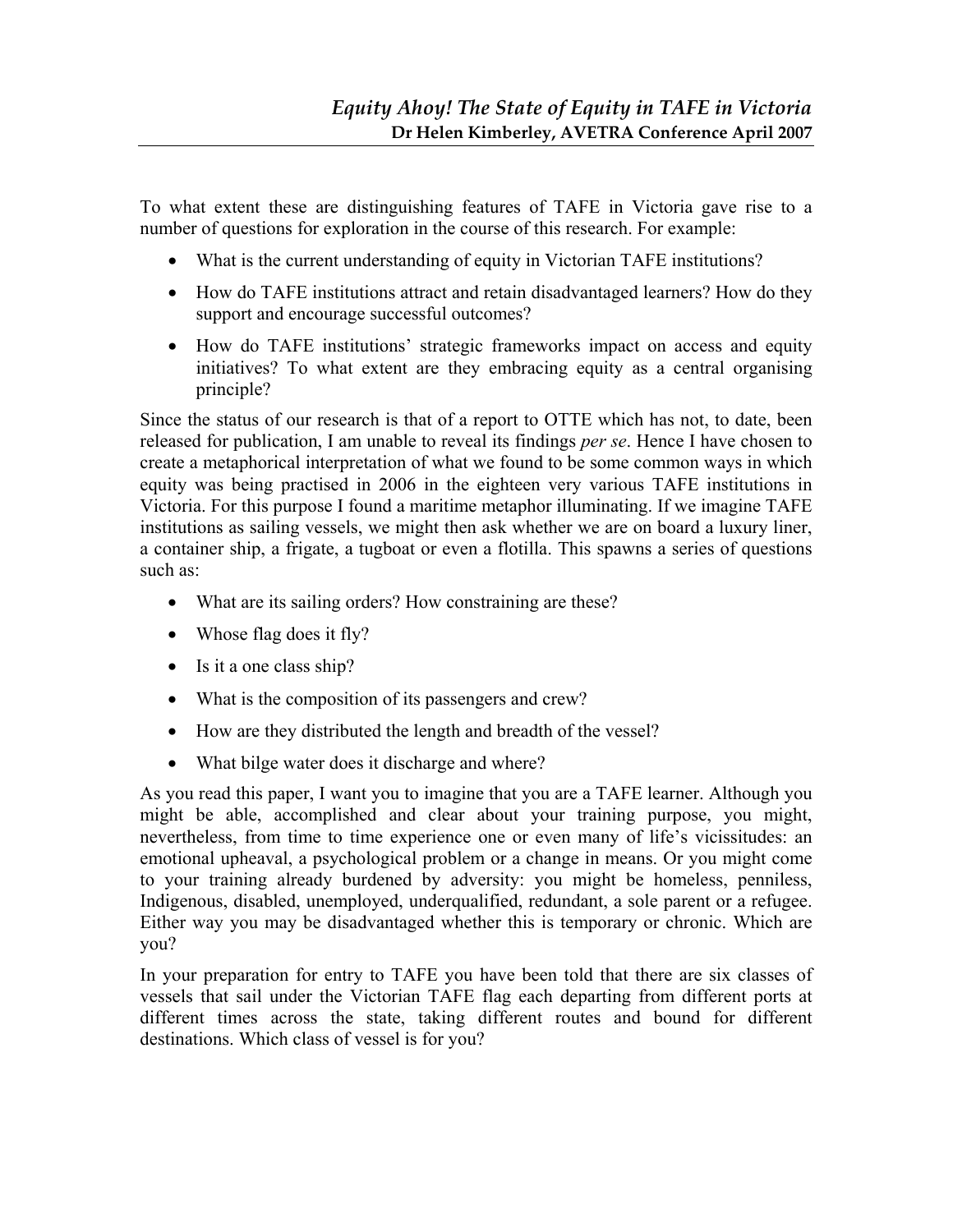#### *TAFE Container Ship Tampa*

Flying the Victorian Government flag, TAFE Container Ship *Tampa* is managed by a small and powerful crew. Container ships rarely carry passengers however the *Tampa* does have a cargo of learners locked in containers according to course, level of study or learner type. In some containers are specific cohorts of disadvantaged learners all of whom are assumed to be homogeneous; Indigenous, disabled, functionally illiterate, refugee or culturally and linguistically diverse. From time to time there are containers that contain young people at risk of disengaging from school or the labour market or mature aged learners with 'old' skills and low level qualifications. Each container is assigned a set of resources: a budget, teachers, support staff and learning space, materials and equipment. At the end to the voyage, a term, a semester, the containers are unloaded and the log that has been kept of inputs and outcomes is submitted to the commanding officers who, in turn, forward the full ship's log to the TAFE authority.

Between voyages, teachers and staff can exchange experiences with their counterparts from other containers and, subject to time restrictions, board other vessels in the TAFE fleet to ascertain their arrangements. On its next voyage, TAFE Container Ship *Tampa's* sailing orders may be different from those of the previous voyage with consequential jettisoning of some containers, loading of new ones and re-organisation of others with concomitant changes in instructions for the imminent voyage.

On TAFE Container Ship Tampa, the cargo is segregated, sealed and secured in containers which are hoisted and stacked in precise order above and below. The massive size of the ship restricts its passage to a limited set of shipping routes, lanes and channels, makes coming about cumbersome and unwieldy and stopping suddenly impossible. The largest of this class of vessel cannot navigate shorter, time-saving routes like the Panama Canal and must travel around Cape Horn increasing the length of its voyage from eighty kilometres and nine hours to 5,000 kilometres and at least seven days.

#### *Perils at sea*

Piracy, terrorism, running aground, icebergs, containers lost overboard, cyclones, maverick owners.

#### *Excerpt from passenger log*

The enrolment staff assessed us and assigned us to a container. Most of the other students in my container were like me in some ways although different in others. The teachers, staff and program were great for our commonalities but not for our differences. We all study the same courses at the same levels and with the same teaching methods. I found this very frustrating. I wonder if it's the same in the other containers? They don't operate when the ship is docked and once the journey began we couldn't ever get out of our container to see if there was something different that would suit us better.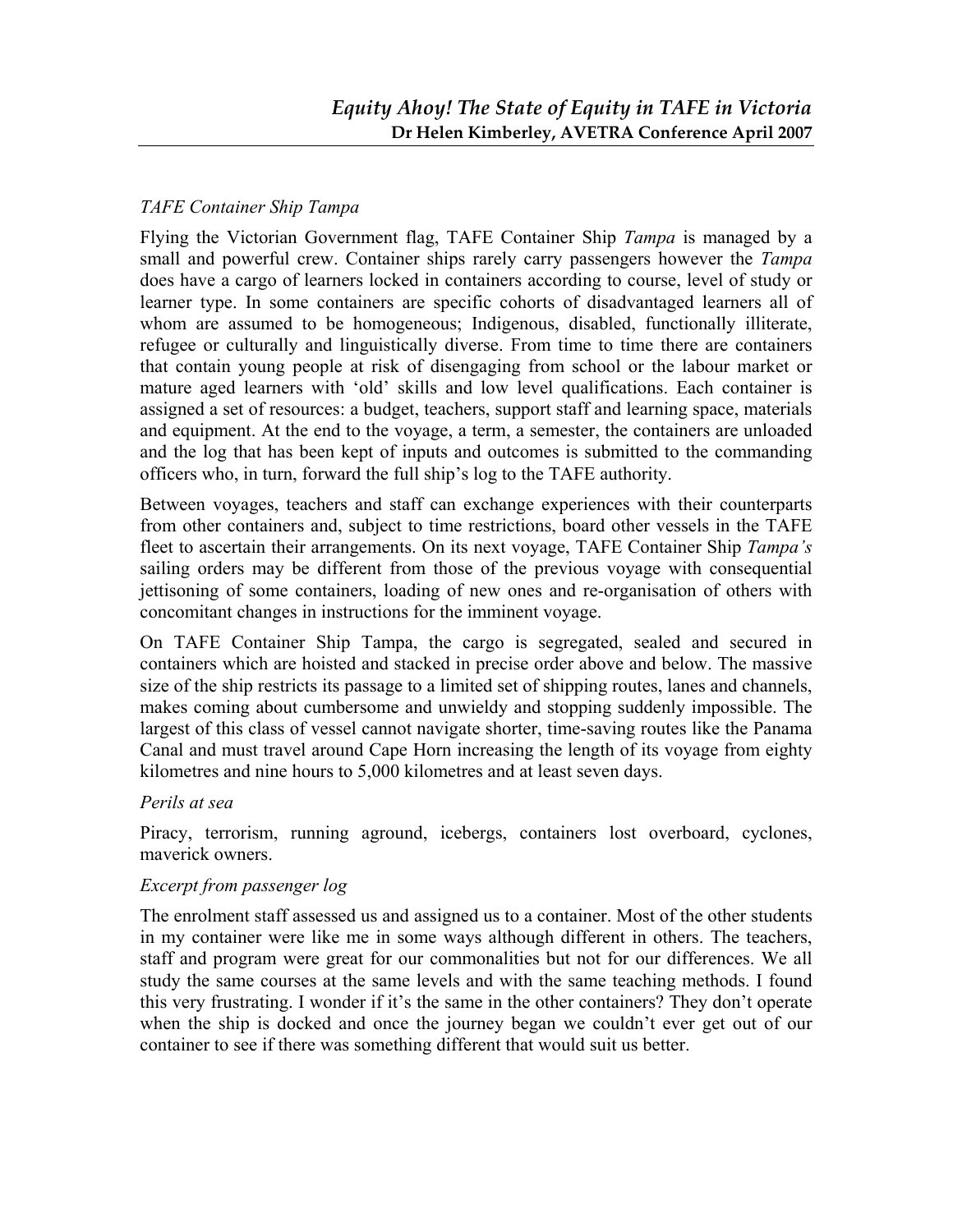### *TAFE Luxury Liner Queen Mary 2*

The pride of the Victorian training fleet, TAFE Luxury Liner *Queen Mary 2*, is the longest, widest, tallest and heaviest passenger ship ever built. It carries thousands of passengers and an enormous professional crew. Passengers travel in different classes which are aligned with her twelve decks. The first class passengers are on the top decks in luxury staterooms while the lowest class passengers share small cabins just above the hold and often within earshot of the ship's screw.

The crew are highly trained and work in teams. They know, without ever having to ask, just what activities and entertainment passengers most enjoy, what food they like and what services they need and provide them according to class. Passengers of different classes are not encouraged to mingle. Indeed lower class passengers are forbidden access to most areas of decks above their own. Except when they need services provided to all passengers, they are restricted to their own areas and served by their allocated crew. Services from above do visit below when the need arises. Each class has its own program of activities and entertainment, its own menu and facilities.

The class at which passengers travel is determined by their capacity to pay. The currency is ability. Ironically, it is assumed that the more ability passengers have, the more services they will need. For this they are rewarded with the highest staff numbers and qualifications and the best facilities, activities and menus. The less able the passengers and the more services they require, the lower the class they can afford with commensurate decrease in staffing, services and activities.

Like TAFE Container Ship *Tampa*, the *Queen Mary 2* is restricted to a limited number of shipping lanes and has needs extensive space and time to stop or change course. She needs considerable assistance from pilots and tugboats to dock and then can only enter ports with sufficient draft.

Some of the service staff work across classes and there is regular formal and informal contact among cruise staff. However, the staff structure is hierarchical and those working on the upper decks and closer to the bridge regard themselves and their passengers as superior and often patronise those working on the lower decks.

#### *Perils at sea*

Terrorism/high jacking, running aground, colliding with an iceberg in atypical locations due to the effects of global warming.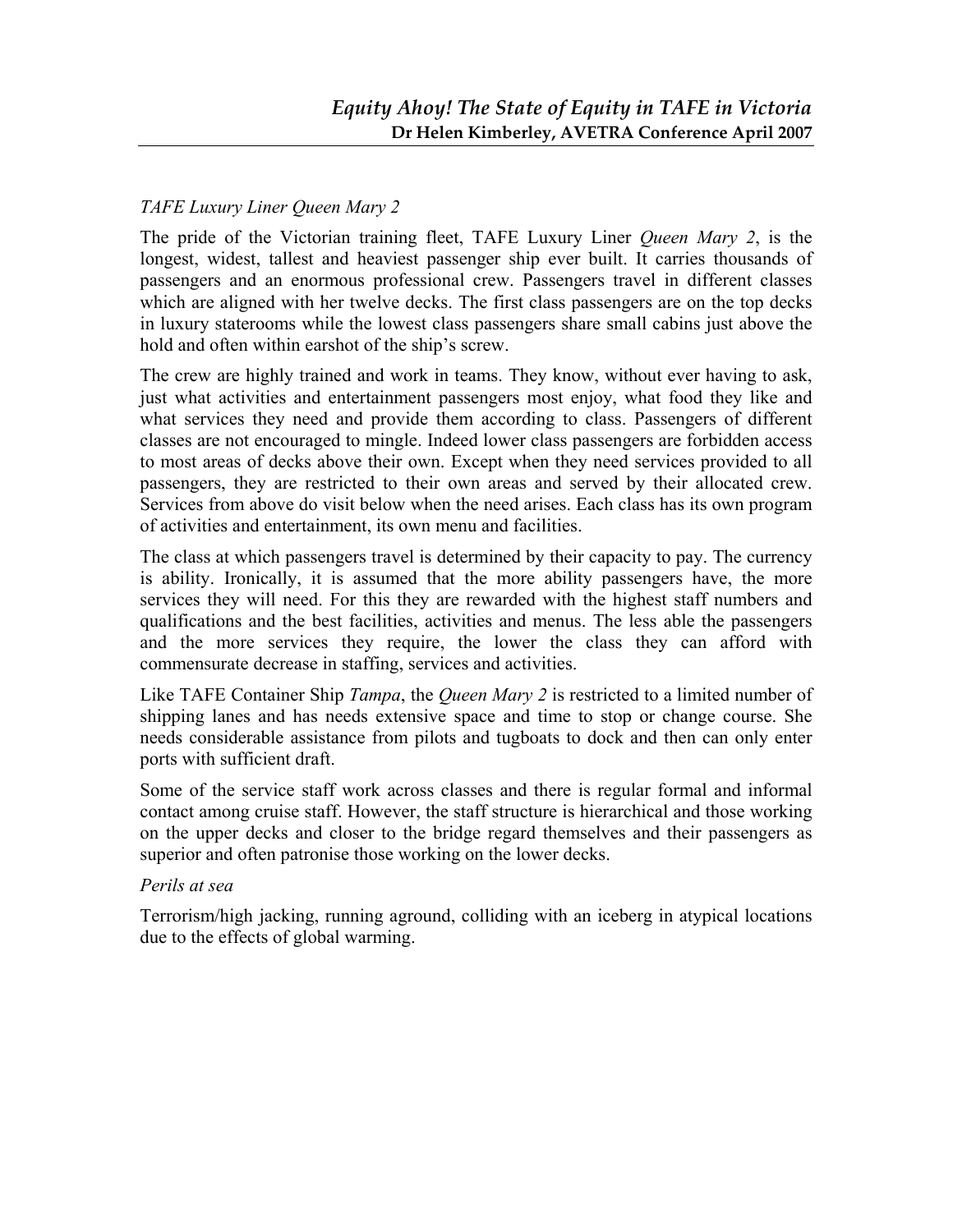## *Excerpt from passenger log*

First class travel is beyond my means because my abilities are limited and I need extra services. Because I suffer from cerebral palsy I am confined to a wheelchair. I'm smart and intelligent but need more time than most not only to do most basic things like shower and dress and get from place to place but also to complete activities. I dropped out of school because the support I needed wasn't available. I live independently on a disability benefit and have recently been assessed by Centrelink (Work Choices) as as having the capacity to work fifteen hours per week. Because of my lack of qualifications I am allowed to spend time in training. Fortunately I have a roof over my head but I do have difficulty affording all the extras not included in the ticket price.

I've mostly enjoyed this voyage because the staff on my deck understand that I'm not stupid, unlike some staff on the top decks who treated me like a moron when I had cut my finger and was looking for the medical office. It also gets pretty frustrating at times being surrounded by so many people who have difficulty learning for intellectual reasons or who don't really want to learn at all. It's so different from my private life. All my friends have enough ability to be up in first or second class but I can't mix with them on board unless they come below. And why would they most of the time? From what they tell me everything is so cool up there. I wish I could be there too. I'm sure I'd cope OK so long as people understood that I'm only slow and awkward on the outside.

I wonder whether I'll ever get enough qualifications for an interesting job. I wonder whether anyone will look past my disability and employ me.

# *TAFE Cruiser Pacific Sky*

Although at 240 metres long the TAFE Cruiser *Pacific Sky* is considerably smaller than the *Queen Mary 2*, it carries almost as many passengers and crew. Pacific Sky is a one class ship which means that all its passengers mingle and share activities. Cabins are allocated on a first come basis rather than primarily on price. For example, a recent advertisement for the ship explains

Not ALL cabins are the same size with some up to 3 times larger for the same price. We can find you *the largest cabin available* in that category for your cruise!

 $\blacktriangleright$  Not ALL identical cabins cost the same, with savings up to 60% and more through exclusive specials often released and sold first here. Sometimes the better cabins are cheaper! We can find you *the lowest price* for your cruise!

 $\triangleright$  Often the lower deck cabins can be identical in size and furnishings, but quieter, more comfortable in bad weather and significantly less in price. We can find you *the best value* for your cruise!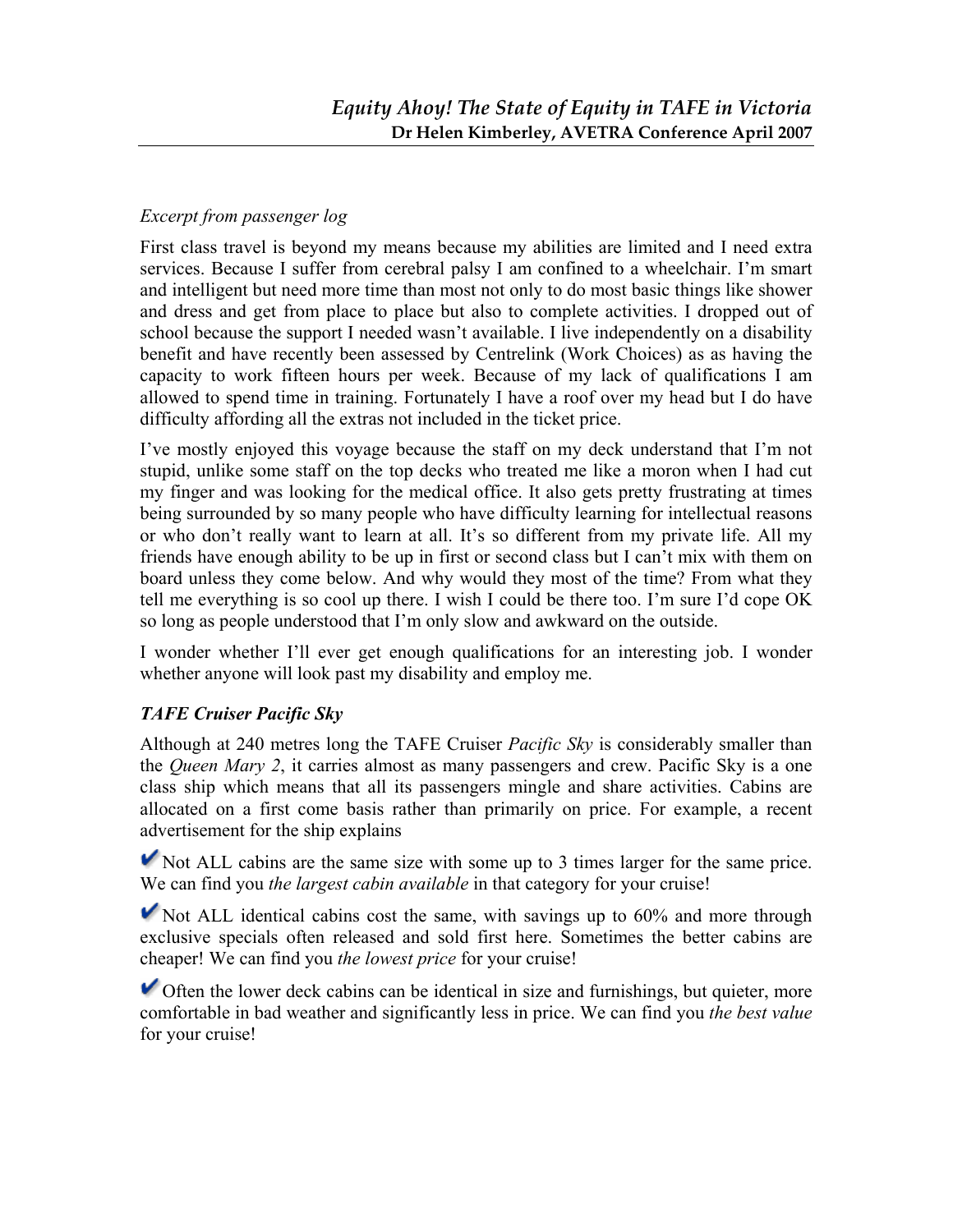Identical cruises just days apart often cost far less or more due to seasonal fluctuations. We can find you *the best time to cruise* to suit your budget.

The cruise staff are highly trained and are rostered throughout the ship. They are a more close knit team that those on the Queen Mary 2. They meet frequently among themselves and with command and share information about how the ship is running, how well the passengers are faring and discuss ideas about improvements they could make. They are all very supportive of each other. Like their counterparts on the Queen Mary 2, they are highly organised and prepared to provide what they believe the passengers want. However, their programs are more flexible and responsive to passengers' ideas.

#### *Perils at sea*

Terrorism/hijacking, cyclones, viruses, other passenger behaviour.

#### *Excerpt from passenger log*

I am a refugee recently arrived from Sudan. I don't speak or write English very well. I only went to school for a few years because there were no schools in the refugee camp where I had to live with my brother from age ten to age nineteen. There was no work for anyone either.

I was offered a free cruise on the Pacific Sky. I know I'm very lucky but I'm finding it very difficult to get used to the ship. There are so many things I have never seen before and so many activities that I don't understand. I've learnt that reading and writing are very important here. At home the cleverest people are the ones who remember everything and don't have to write it down. That's what I think too so I sometimes get frustrated and impatient. I also find it strange that boys and girls sit together in class and have cabins close to each other. In my country this is not OK so I find it very embarrassing.

It's good that there are some other people from Sudan on the ship but unfortunately our cabins are all in different decks so it can be difficult finding them. Also, the others have been here for much longer than I have and seem happy to act like Australians. I think they have forgotten many important things from our country and I am sometimes ashamed. I don't know whether I can change that much or even if I want to.

#### *TAFE Frigate Anzac*

The TAFE Frigate *Anzac* is an Anzac class frigate and with a length of just 118 metres is much smaller that either the *Queen Mary 2* or the *Pacific Sky* . On board there is a clear chain of command. Everyone on board takes orders from above, carries out their predetermined duties and is fully accountable for their own actions and those of their subordinates. In the frigate's hierarchy everyone has been assigned a rank which defines their needs, expectations and entitlements.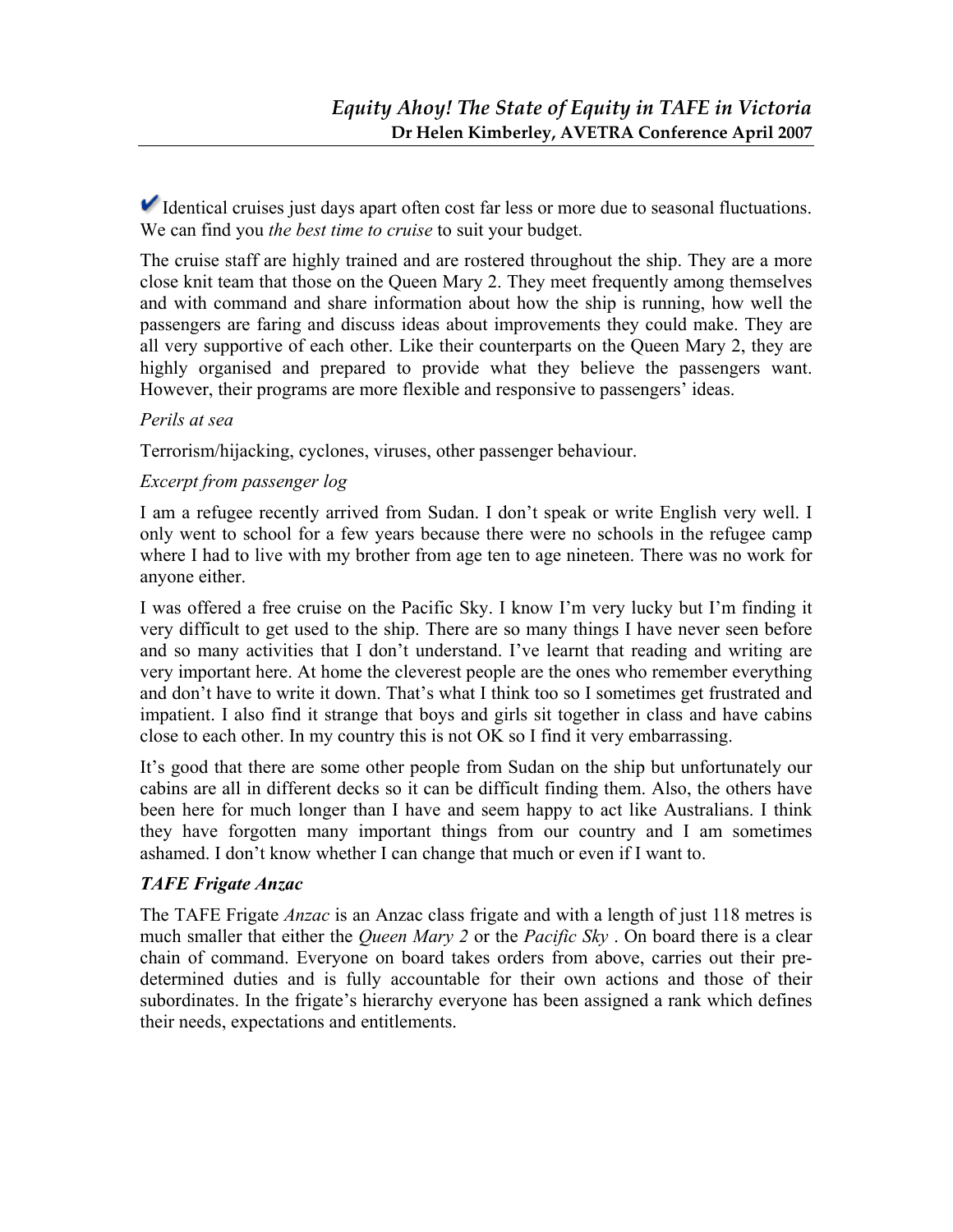With rare exceptions, a frigate carries no passengers. The entire crew from commander to deckhand is highly trained and perfect performance is required at all times. On duty there is no tolerance either for individuality, spontaneity or human foible. Conformity is paramount. Protocols and duty-of-care are a fundamental protection both against enemies without and erratic behaviour within.

The frigate is on a mission which determined its sailing order. At any time a directive may come from TAFE central command to abort the mission together with the outline of a new mission and new sailing orders. Immediate obedience is required. The length of time at sea may change without notice.

#### *Perils at sea*

Enemy ships, torpedoes, mines, submarines, straying into forbidden waters.

#### *Excerpt from cadet log*

I was sent to join the crew of TAFE Frigate *Anzac* after the Kraft biscuit factory in Broadmeadows closed down. It was the only job I ever had and I'd only worked there for two years. I was never any good at school work except at doing things with my hands. I was lucky t get the job on the assembly line and I really liked it. Now Centrelink have sent me here because even though I'm 25 I only passed Year 9. I thought I'd hate being on this ship but after I did a pre-apprenticeship they gave me a full apprenticeship. It's very strict and we work really hard but we get the job dones and I've learnt a lot. A couple of mates I've met on board can't hack it and they're leaving as soon as they can get off. They think it's stupid to have to do things properly or get bawled out. They're always complaining about not enough free time and trying to sneak off for a joint. The instructors are much more patient than I thought they'd be.

Everyone to their own. I've decided I like it here. People look out for each other. I wouldn't like to be one of the girls though. They sure get hell.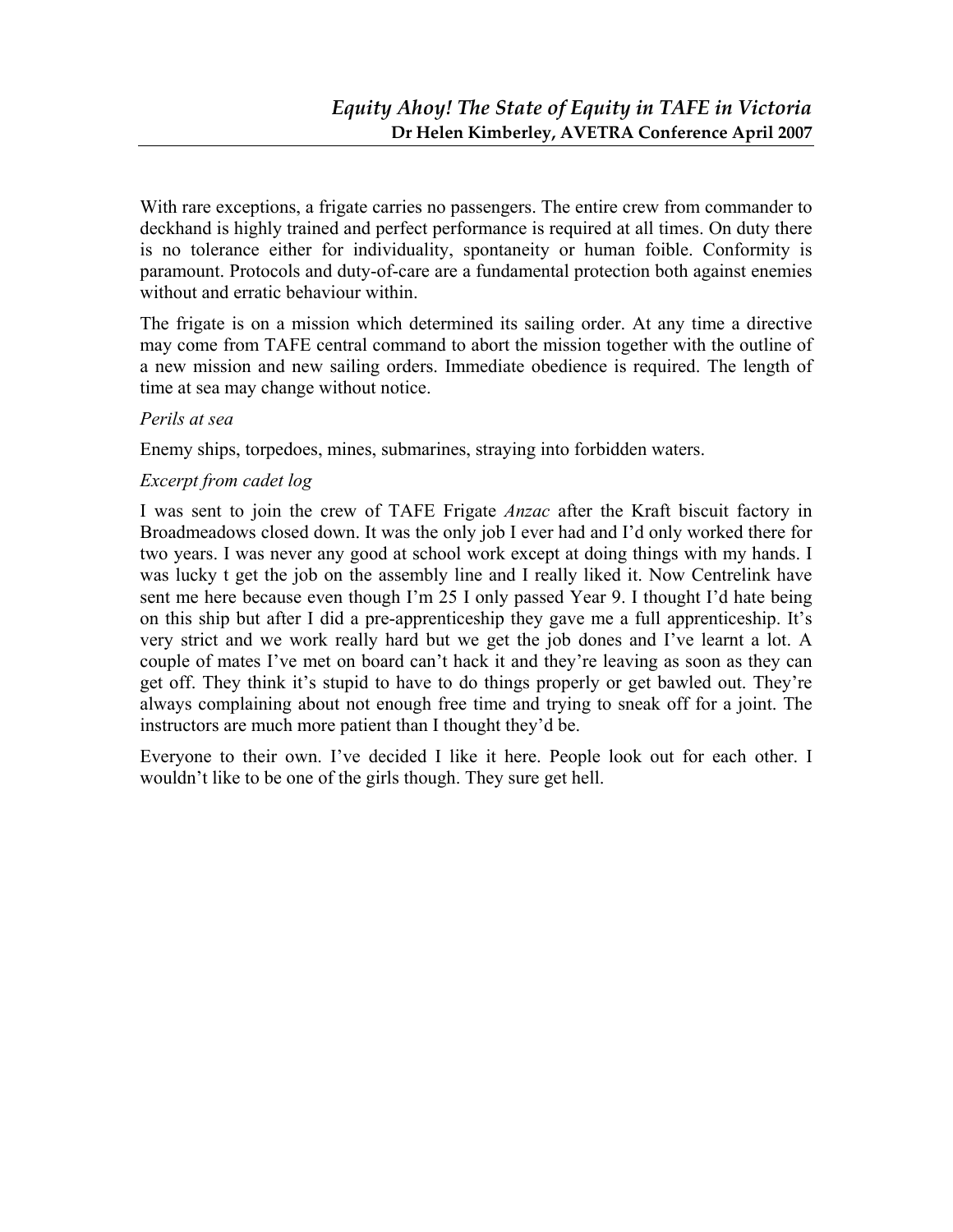### *TAFE Tugboat Melbourne*

TAFE Tugboat *Melbourne* is one of seven tugboats assigned to help TAFE Container Ship *Tampa* navigate the Port Phillip Bay shipping channels and dock safely at the Port of Melbourne. Like the other tugs with which it cooperates, the Melbourne has a specific function in the piloting and docking operations. The appositeness of a tugboat to its functions lies in its strength and stability, its manoeuvrability, and the knowledge and skill of its small crew in maximising dexterity and agility, power and delicacy. In this the tug's own crew works closely as a team as well as in clear dialogue with the other assigned tugs, port traffic control and the bridge of the containership itself. At every moment every player in every capacity is mutually aware of their orders and assignments.

Balance between forces is the name of the game as several tugs work together to deliver TAFE Container Ship *Tampa* safely at Appleton Dock. TAFE Tugboat *Melbourne* is one of two tugs with responsibility for controlling its lateral movement. Too much push and the dock might collapse, too little and the aft tugs might lose purchase pushing the hulk into the ship ahead.

Tugboats are tubby. They are unprepossessing. They are rarely the objects of wonder and awe inspired by the bulk and capacity of contemporary containerships. Yet without them the Leviathan flounders, it languishes at anchor weak and helpless in shallow water or tricky channels with its cargoes denied its purchasers and often at risk of spoiling.

#### *Perils at Sea*

Being run over by a containership, colliding with another tug, terrorism

### *Excerpt from cadet log*

I've just completed a cadetship in the Certificate in Seagoing Training (Deck). It's a really excellent course. Growing up in a remote Indigenous community I saw pictures of the sea and dreamed what it might be like. I never expected to be a seafarer. It's taken a long time since I arrived in Melbourne seven years ago for my English to be good enough to get into this work and to have learnt enough maths and science to be able to study by distance education through the Australian Maritime College because that's the only way this course was available. Now I'm temporarily working on the *Melbourne,* where I did my initial shipboard training, while I wait to start the Engineer Officer: Engineer Watchkeeper course in Launceston.

I've liked this training because it's been so well organised. You're an important part of a small team that's part of a large team and if all the teams don't work well together then we face catastrophe. For me too, working and studying in a small group of people was great especially since I've become mates with lots of the blokes. It's also helped my